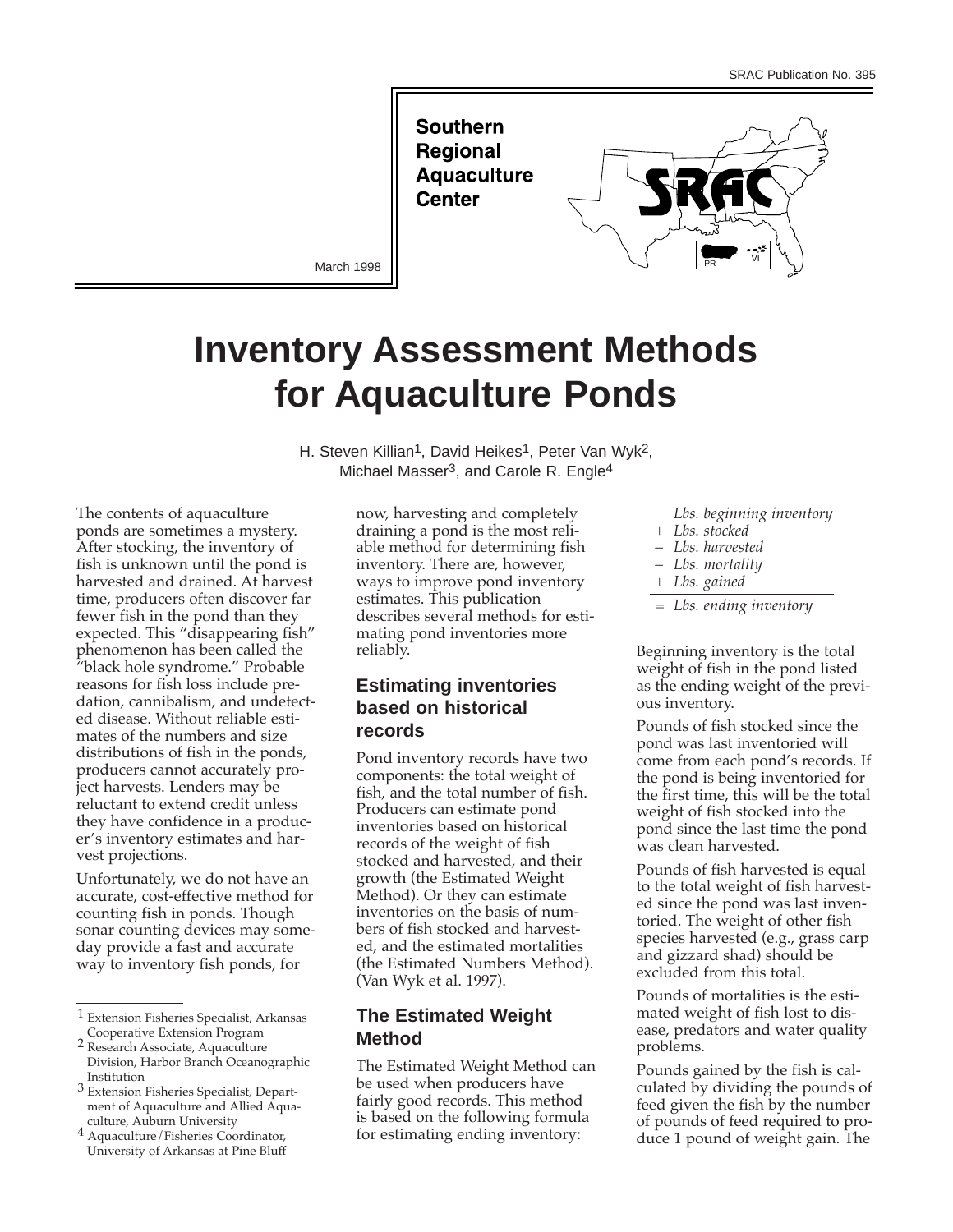feed required to produce 1 pound of weight gain is called the Feed Conversion Ratio (FCR) and is a function of several factors, including fish size distribution, fish health, feeding rates, water quality, temperature, and feed quality. If we assume FCR values are consistent from pond to pond and from year to year, then fish weight gain can be estimated by dividing the total quantity of feed that has been fed by the historical or assumed FCR.

*Lbs. gained = Cumulative feed total (lbs.)*

*Assumed FCR*

#### *Example:*

*Calculated to Solve for Ending Inventory*

- *20,000 lbs. beginning inventory*
- *+ 6,160 lbs. stocked*
- *+ 44,591 lbs. weight gain*
- *– 43,900 lbs. harvested*
- *– 1,500 lbs. mortalities*

*= 25,351 lbs. ending inventory*

The Estimated Weight Method for estimating pond inventories will become more accurate as producers gain experience in estimating FCR and mortalities.

## **The Estimated Numbers Method**

The Estimated Numbers Method for determining pond inventories is based on the numbers of fish stocked and harvested, the number of fish mortalities, and the number of fish in the beginning inventory. The basic formula used for calculating the number of fish present in a pond at inventory time is as follows:

*Number of fish in beginning inventory*

- *+ Number of fish stocked*
- *– Number of fish harvested – Estimated number of fish mortalities*
- *= Number of fish in ending inventory*

Beginning inventory is the number of fish in the pond when the

last inventory was taken. If the pond has been inventoried before, the beginning inventory will be the ending figure on the date of the last inventory.

Number of fish stocked must be accurately recorded when stocking a pond. The number of fingerlings in a shipment is calculated by dividing the total weight of the fingerlings by an average weight per fingerling. The average weight for the fingerlings should be determined on at least two tanks per truck (usually the first and last tank if only two tanks are sampled). A good way to do this is to empty two dipnets  $\left(\frac{1}{2} \text{ full}\right)$ out of each tank sampled into a tared container and count the number of fish present. The average weight is then calculated by dividing the weight of the fingerlings by the number of fingerlings:

#### *Example:*

*Pounds of fingerlings in sample*

*Average weight = Number of finger-*

*=*

*lings in sample*

*30 lbs. fingerlings*

*500 head of fingerlings* 

*= 0.06 lbs./fingerling*

The total number of fingerlings in the shipment is then calculated by dividing the total weight of the fingerlings by their average weight. If the total weight of the fingerlings in this shipment was 6,520 pounds, then the total number of fingerlings would be:

| Total number<br>fingerlings | Total fingerling<br>weight                  |
|-----------------------------|---------------------------------------------|
|                             | Average weight/<br>fingerling<br>6,520 lbs. |
|                             | 0.06 lbs./fingerling                        |
|                             | $= 108,667$ fingerlings                     |

Number of fish harvested should be accurately recorded when fish are harvested. Fish numbers must be estimated based on the total weight of fish harvested, and the average weight of fish in randomly drawn samples.

#### **Guidelines for obtaining average harvest weight estimates:**

- 1. Use multiple samples to estimate average weight. This decreases the chance that some size groups of fish will be over or under represented. A good practice to follow when harvesting is to count two 100- to 200-pound baskets of fish per truckload.
- 2. Average weight estimates should be based on head counts of a minimum of 200 pounds of fish per truck.
- 3. Allow each basket to drain before recording the weight.

#### *Example:*

*Two basket loads of fish are weighed and counted before they are loaded onto a truck at harvest.* 

*Basket one held 81 fish weighing 122 pounds and basket two held 104 fish weighing 148 pounds* 

*Total harvest weight loaded on the truck was 12,348 pounds.*

*Step 1. Total weight of fish sampled = 122 + 148 = 270 lbs.*

*Step 2. Total number of fish sampled = 81 + 104 = 185 fish*

*Step 3. Average weight of fish sampled = 270 / 185 = 1.46 lbs.*

*Step 4. Total number of fish harvested = 12,348 / 1.46 = 8,458 fish*

*In this example we have estimated that a total of 8,458 fish were harvested from this pond.*

Number of fish mortalities can be estimated by studying fish loss in the historical records of each pond. (The Arkansas Catfish Yield Verification Trial calculated percent mortalities to be 35 percent over a 3-year period on commercial farms (Heikes 1997)). The amount of adjustments to account for mortalities depends on the species of fish cultured and the culture system. The ending inventory estimate is calculated by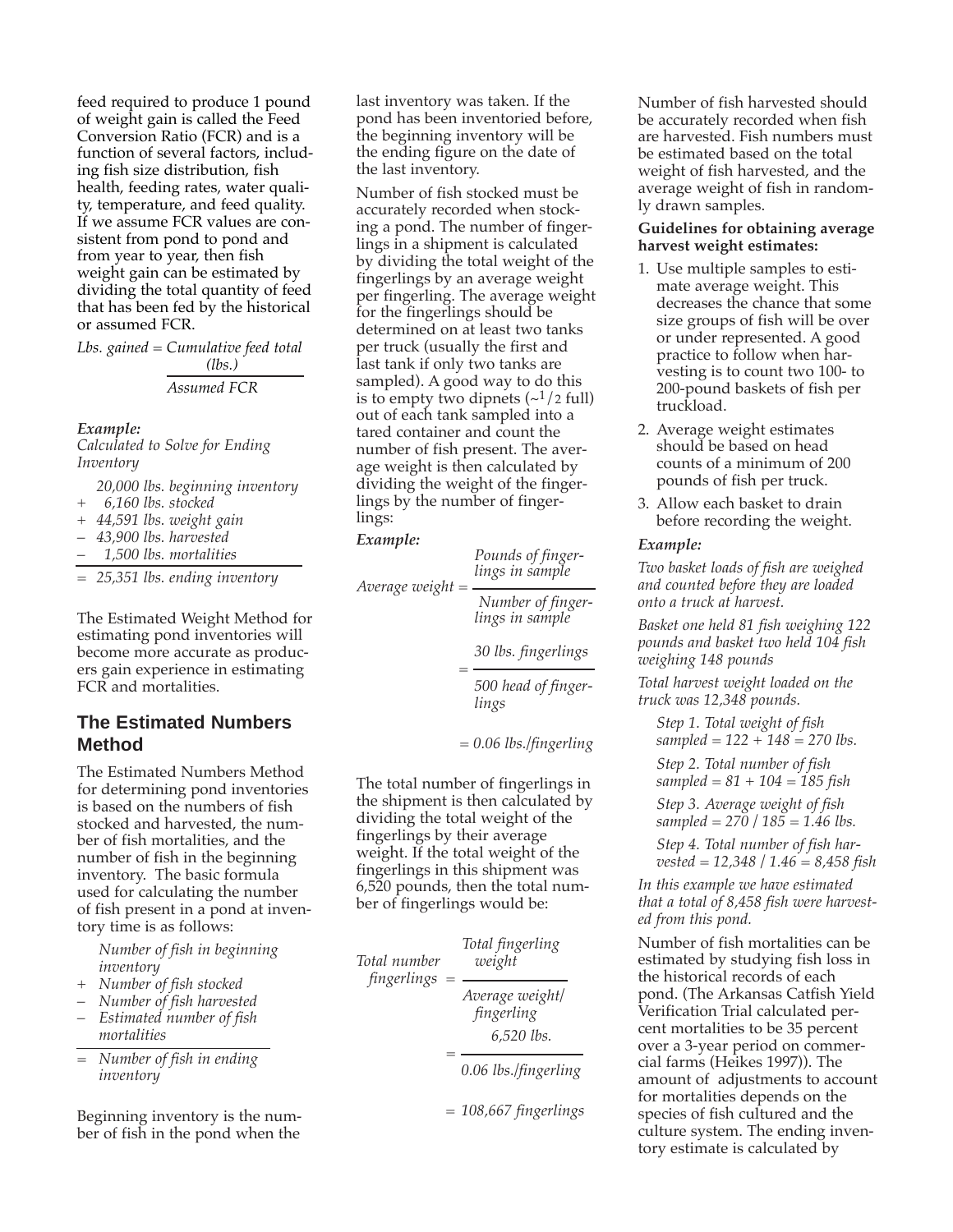adding the number of fish stocked to the beginning inventory number, and subtracting both the number of fish harvested and estimated mortality.

#### *Example:*

*At the end of last year the number of catfish in the ending inventory for all ponds was estimated at 300,000. During the year 250,000 fingerlings were stocked and an estimated 190,000 were harvested. An estimated 30 percent fish mortality occurred during the year based on historical records.* 

*300,000 head Beginning inventory* 

- *+ 250,000 head Fingerlings stocked*
- *– 190,000 head Catfish harvested*
- *– 75,000 head Estimated mortality*
- *= 285,000 head Ending inventory number*

Estimated inventories based on historical farm records using the Weight and Numbers Methods are essentially the same, though ending inventory estimates are only as good as the input data.

# **Estimating farm inventories using Fishy 98**

Fishy 98, a computer program developed at Mississippi State University, can be an excellent tool for keeping track of fish farm inventories (Killcreas 1995). Since producers need accurate beginning inventories to get reliable information from the Fishy 98 program, it is best to start with a new or recently renovated pond. Fishy 98 also requires accurate estimates of fish populations (size and number) stocked and harvested and feed input per pond.

Fishy 98 can be more predictive if you divide large batches into a number of smaller batches at a stocking event. For example, a total of 90,000 pond run fingerlings with an average size of 50 pounds per 1,000 were stocked into a production pond. This single large batch should be divided into two or three smaller groups based on the population's size distribution (determined through sampling) before inputting the data into Fishy 98. The data could be handled as follows:

| 90,000 fingerlings stocked @ 50<br>$lbs.$ /1,000 |
|--------------------------------------------------|
| Batch A - 20,000 head @ 80 lbs./<br>1.000        |
| Batch B - 50,000 head @ 50 lbs./<br>1.000        |
| Batch C - 20,000 head @ 20 lbs./<br>1,000        |

By doing this, Fishy 98 will grow three batches independently and, therefore, be more predictive.

Fishy 98 also requires accurate estimates of both pounds and numbers of fish harvested. When implementing a Fishy 98 program, producers should sample fish at a harvest event using methods discussed previously in this publication. Using these samples of average weights and distributions over time, Fishy 98 users can more accurately calculate the pounds of fish to remove from each batch at a harvest event.

Detailed feeding records for each pond are needed to track the population weight and Fishy 98 is more predictive when feed data are entered weekly. The program uses different FCRs based on the average size of each batch. The producer can use the FCR that is built into the program or can modify them based on historical records for a given farm.

The producer can input fish mortalities into Fishy 98 at the time of stocking, monthly or quarterly, which will help to account for "black-hole" losses. One method that has been successful in channel catfish production is to remove 25 percent of the population from the records at the time of stocking and then continue to remove 1 percent of the fish population per quarter. Using this method, the head count will be reduced by about 30 to 35 percent over the lifetime of a population of fish in a pond. This reduction is close to what is seen in commercial catfish production. Methods must be developed for each

species to estimate population mortalities, or in the case of tilapia in ponds, population expansion.

Fishy 98 is not the answer to all our inventory questions. Feed conversion ratios and unaccounted for fish losses vary among ponds and farms and, as a result, predicted inventories may be more or less than expected. However, Fishy 98 is an excellent tool for record keeping; it can help producers refine FCR and mortality rates, and then make more accurate inventory estimates.

## **Determining fish inventory from the feeding response**

Theoretically, it should be possible to calculate the total number and total weight of fish in a pond if one knows the maximum quantity of feed that the fish of different sizes will consume under a given set of conditions. The accuracy of this method depends on detailed knowledge of how feeding response varies according to: fish species, fish size, fish health, temperature, and oxygen concentrations. Researchers at Auburn University are currently evaluating the precision and accuracy of inventory estimates based on feeding response. Initial studies indicate that the feeding response method yields extremely variable results. Inventory estimates based on feeding response predicted by models of catfish feeding behavior have varied from actual inventories by 50 percent or more.

## **Using the depletion method to estimate inventories**

The depletion method allows fish producers to estimate the weight and number of fish in ponds without completely draining and scraping the population. This method involves seining a pond three times with a small mesh seine. The fish caught on each seine pull must be weighed, the average weight determined, and the fish removed from the pond. Each seine pull must be performed in the same direction and